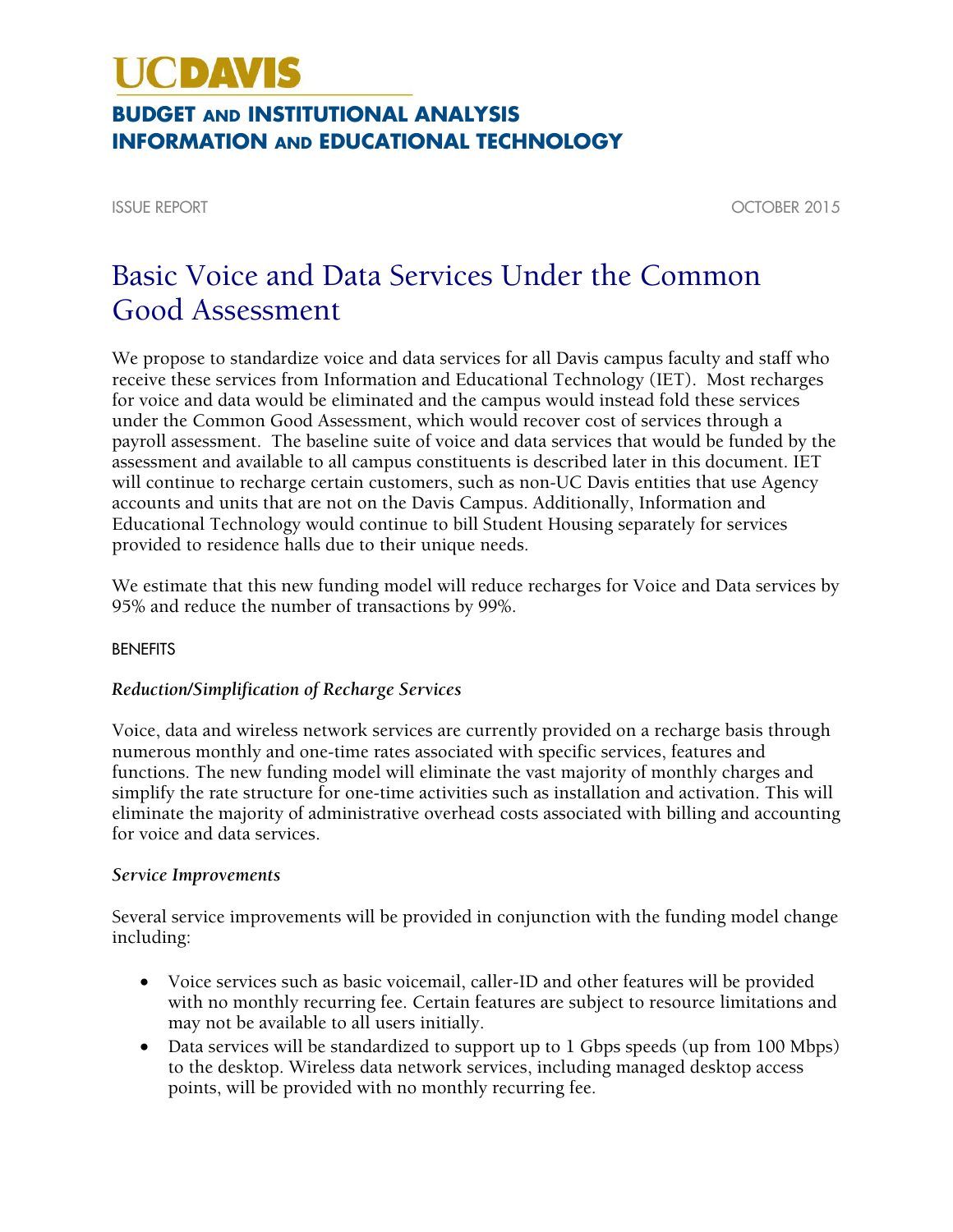#### *Efficiencies*

The process of monthly billings will be eliminated. Simplified one-time charges, such as service activations and installation, will remain for most voice and data services.

#### VOICE SERVICES

Voice services encompass single and multi-line phones, voicemail, and features including conference calls, caller-ID, call waiting, hunt groups, call-forwarding, and others. Baseline voice services are included in the service fee. Other voice services are considered to be specialized services and will continue to be recharged on a monthly basis. One-time fees, such as fees for activating new services, will continue to be recharged in most cases. The following sections provide more details:

#### *Voice Services Included – Baseline Services*

- Single line voice service this is the typical voice service where a user has a single phone number assigned. Every voice user will be provided with a single phone number. This includes service for conference rooms, front desk phones, lab phones, and similar general-purpose, single-line services.
- Multi-line voice service with this service, multiple phone numbers appear on a phone such as with a receptionist, executive assistant, help desk, etc.
- Basic voicemail service all users will be provided with basic voicemail service at their request. This includes options to deliver voicemail messages via e-mail, create rules for call handling, and other features.
- Automated Attendant services.
- 3-way and 6-way conference calls.
- No cost to client domestic and international calls.
- Legacy Automated Call Distribution (ACD) services due to limited resources (licenses), service will be provided based on business need.

#### *Voice Services Excluded – Recharged Services*

- One-time charges for establishing new voice service.
- Secondary phone numbers Users who opt to have additional phone numbers assigned exclusively to them may be recharged for the additional phone numbers.
- Voice-to-text transcription services for voicemail.
- Reserved phone numbers.
- Multi-line add-on modules.
- 800 number services.
- Residence Hall voice services billed to individual students.
- Special equipment/ring down equipment typically outdoor phones.
- White Page listings with  $AT&T$  pass-thru costs.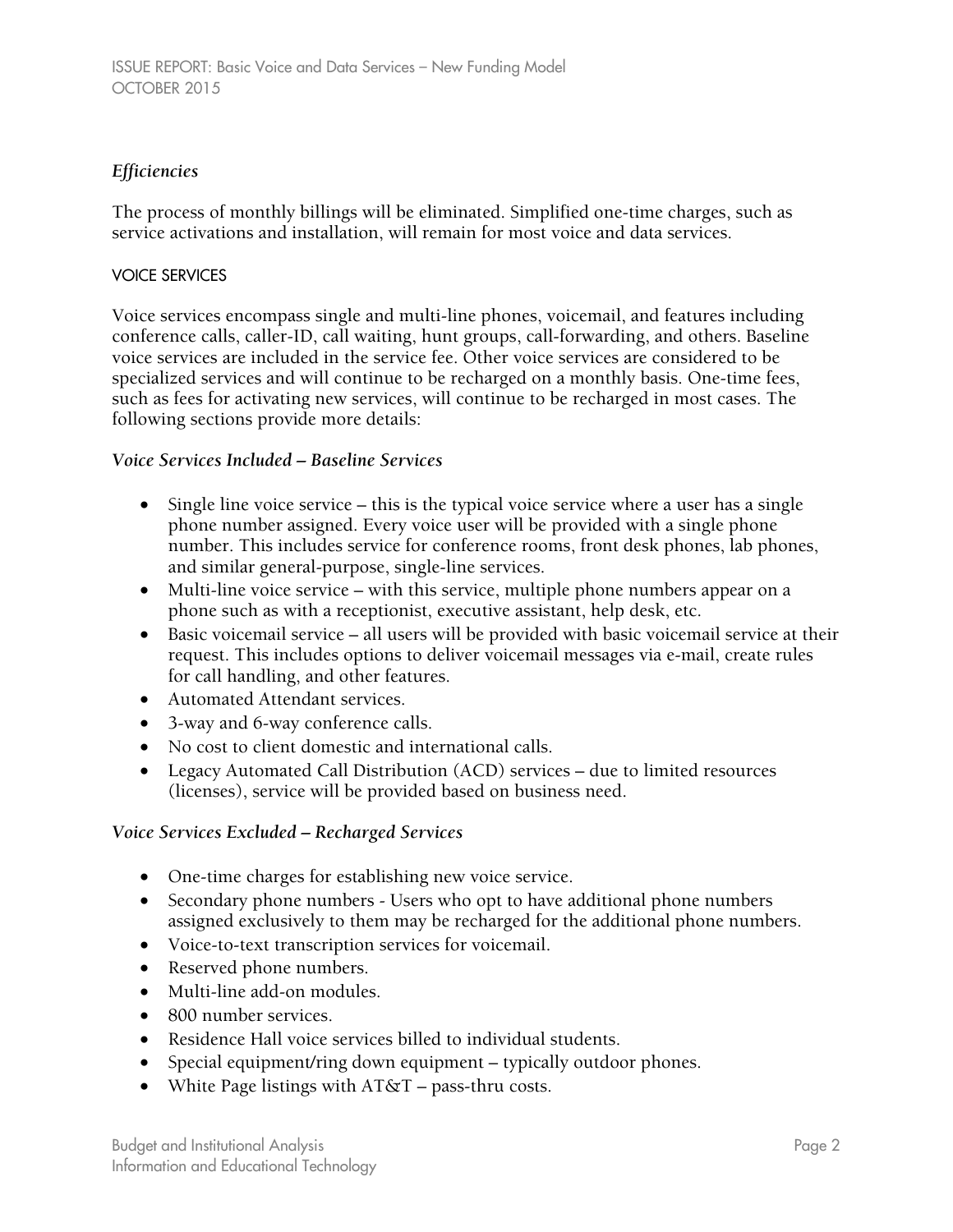- Readytalk accounts.
- Authorization codes.
- Meet-me conference calls.
- Service moves and reconfigurations.
- Voice equipment accessories, such as phone cords and splitters.
- ISDN services.
- Time and material services.

#### DATA NETWORK SERVICES

Data network services encompass wired and wireless data services. Baseline data network services are included in the service fee. Other data network services are considered to be specialized services and will continue to be recharged on a monthly basis. One-time fees, such as fees for activating new services, will continue to be recharged in most cases. The following sections provide more details:

#### *Data Network Services Included – Baseline Services*

- 10/100/1000 mbps services. Data services will be standardized to support up to 1 Gbps speeds to the desktop, provided that network cabling supports this speed.
- Campus DSL/ADSL services.
- Monthly recurring fees for 10 Gbps service.
- Multi-VLANs services.
- Central SSL VPN services. SSL VPN resources are currently limited and may not be immediately available to all requestors.
- Wireless network services are provided are no cost to the user. IET Communications Resources will continue to expand wireless coverage as resources allow.
- Desktop Wireless AP services users may request desktop wireless AP coverage. No monthly recurring fees will be charged, however one-time installation fees will be charged (see below).
- VLAN changes.

#### *Data Network Services Excluded – Recharged Services*

- Consultation and custom installation services.
- Service activations, including NAM activations and Multi-VLAN activations (rates will be consolidated into one standard rate).
- Service moves and reconfigurations.
- Service installations including new NAM installations, fiber connections, and Desktop Wireless AP installations (at 50% of current charge; other 50% will be collected through the assessment).
- Installation fees for 10 Gbps service.
- Time and material services.